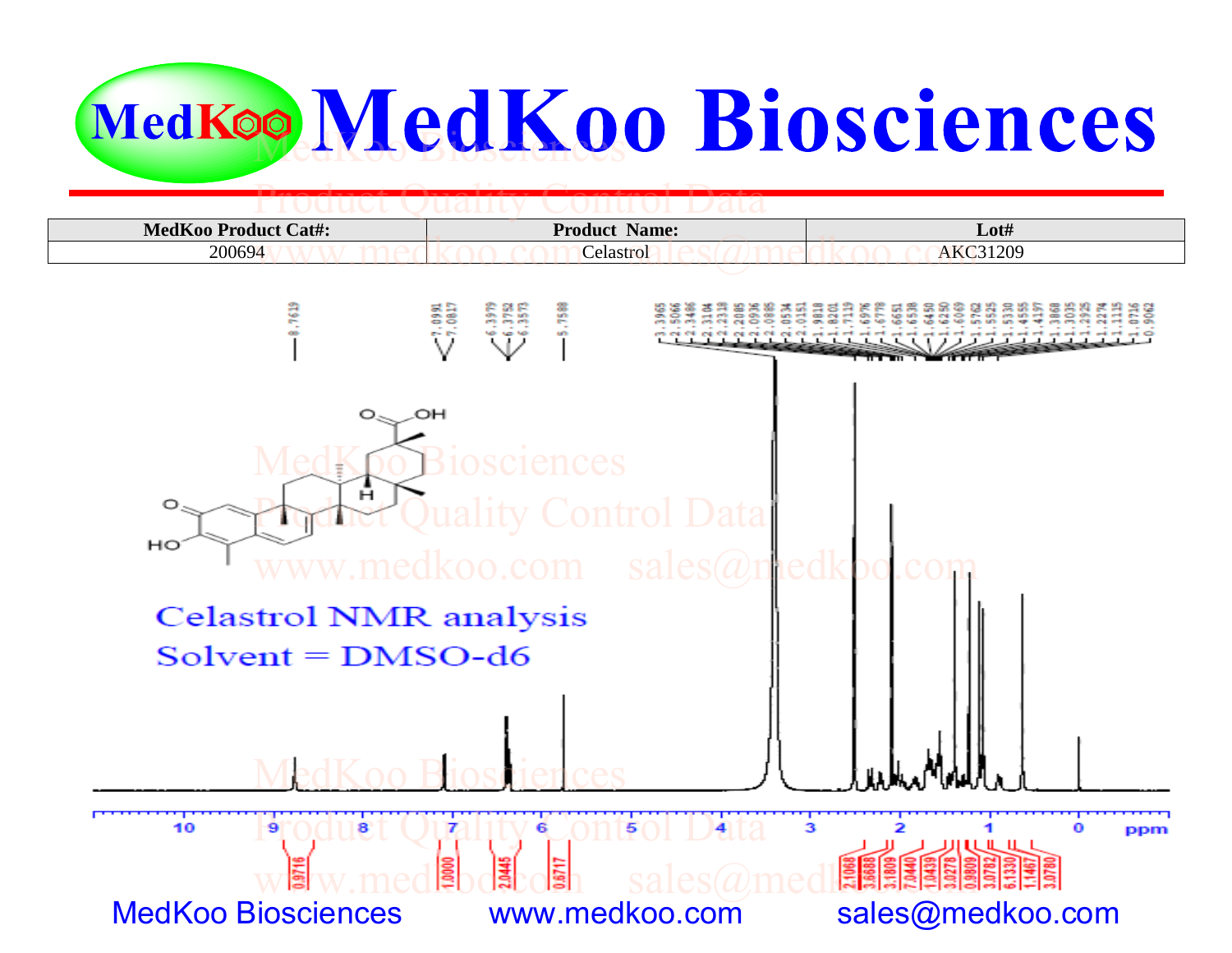

## **HPLC Report**

| MedKoo#                                      | <b>Product name</b> | $\mathbf{L}$ ot# |  |  |  |
|----------------------------------------------|---------------------|------------------|--|--|--|
| 200694                                       | Celastrol           | AKC31209         |  |  |  |
| Instrument: Agilent Technologies 1200 Series |                     |                  |  |  |  |

Inj. Volume (Method): 50 μl Column: Eclipse XDB-c18, 5 um, 4.6\*150 mm Flow Rate: 1.2 ml/min Mobile Phase A: water (0.01% TFA) B: ACN (0.01%TFA) Gradient: 0min 5%B, 3min 5%B, 10min 95%B, 15min 95%B Detection Wavelength (nm): 220 nm.



**1** MedKoo Biosciences, Inc., 2500 Gateway Cent[re Blvd. Suite 400, M](http://www.medkoo.com/)orrisville, NC27560, USA Tel: 919-636-5577, Fax: 919-980-4831, http://www.medkoo.com, sales@medkoo.com.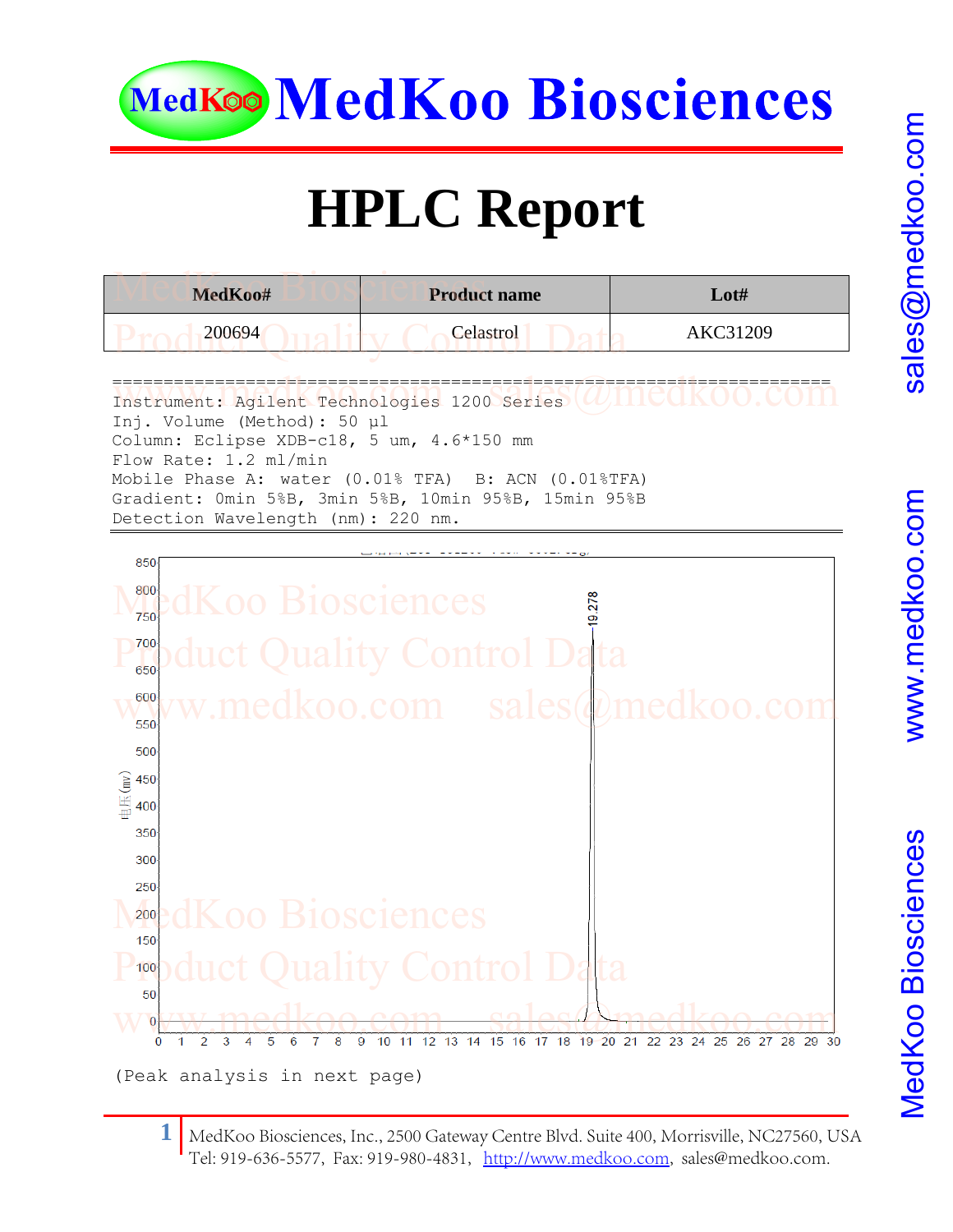

# **HPLC Report**

| MedKoo# | <b>Product name</b> | $\mathbf{Lot} \#$ |
|---------|---------------------|-------------------|
| 200694  | Celastrol           | AKC31209          |
|         |                     |                   |

Customized Report: Performance Report per Signal Customized Report: Performance Report per Signal and Communist Communist report template has been designed for uncalibrated methods. ================================================================

Signal: VWD1 A, Wavelength=220 nm

| RetTime<br>[min] | Area<br>[mAU*s] | Area% | Peak height<br>[mAU] | Resolution |
|------------------|-----------------|-------|----------------------|------------|
| 19.278           | 88979920.000    | 100   | 723981.313           |            |
| total            | 88979920.000    | 100   | 723981.313           |            |

www.medkoo.com

**2** MedKoo Biosciences, Inc., 2500 Gateway Centre Blvd. Suite 400, Morrisville, NC27560, USA Tel: 919-636-5577, Fax: 919-980-4831, http://[www.medkoo.com,](http://www.medkoo.com/) sales@medkoo.com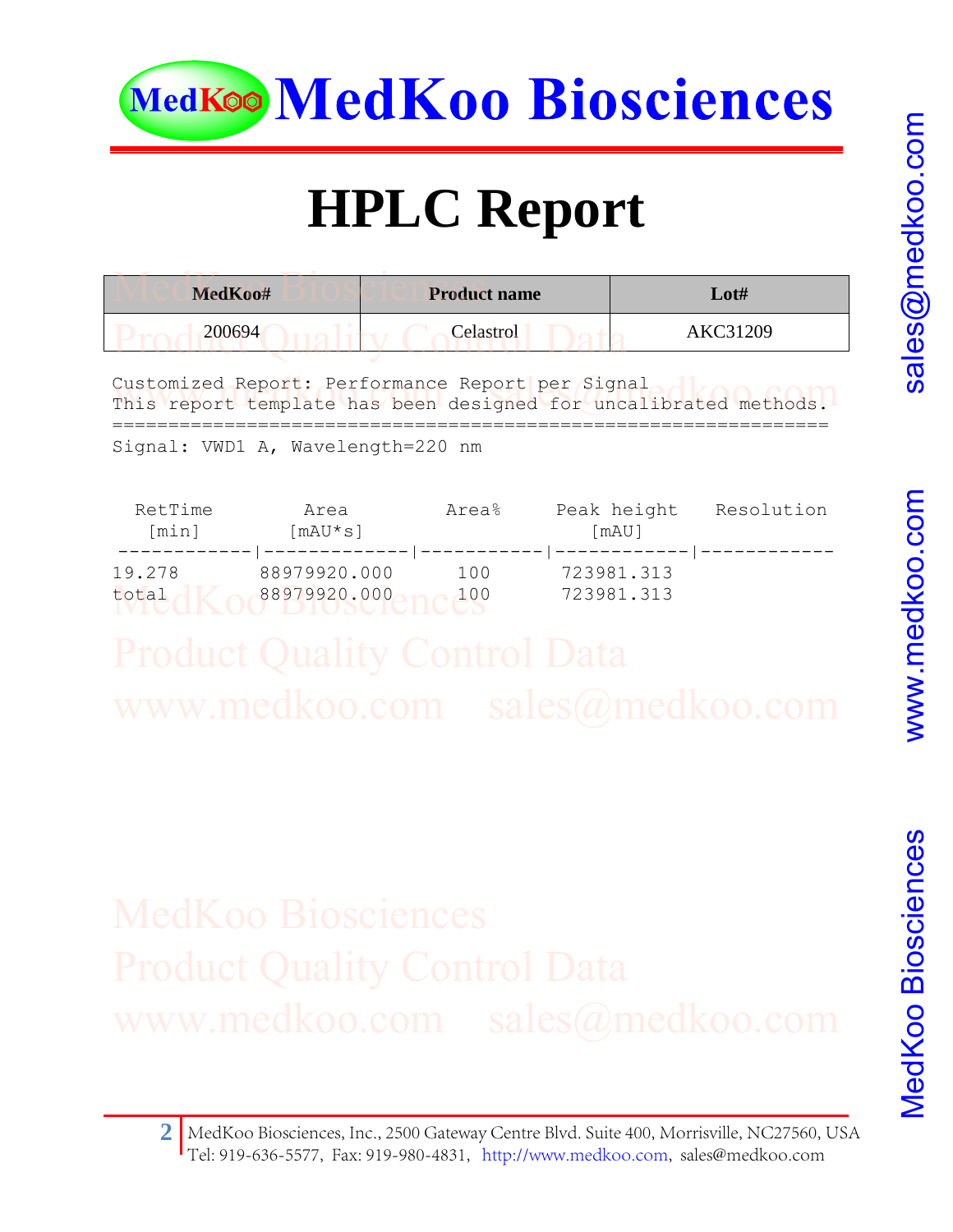### **LC-MS Analytical Report**





Page 1 MedKoo Biosciences, Inc., 2500 Gateway Centre Blvd. Suite 400, Morrisville, NC 27560, USA Tel: 919-636-5577, Fax: 919-980-4831, http:/[/www.medkoo.com,](http://www.medkoo.com/) sales@medkoo.com.